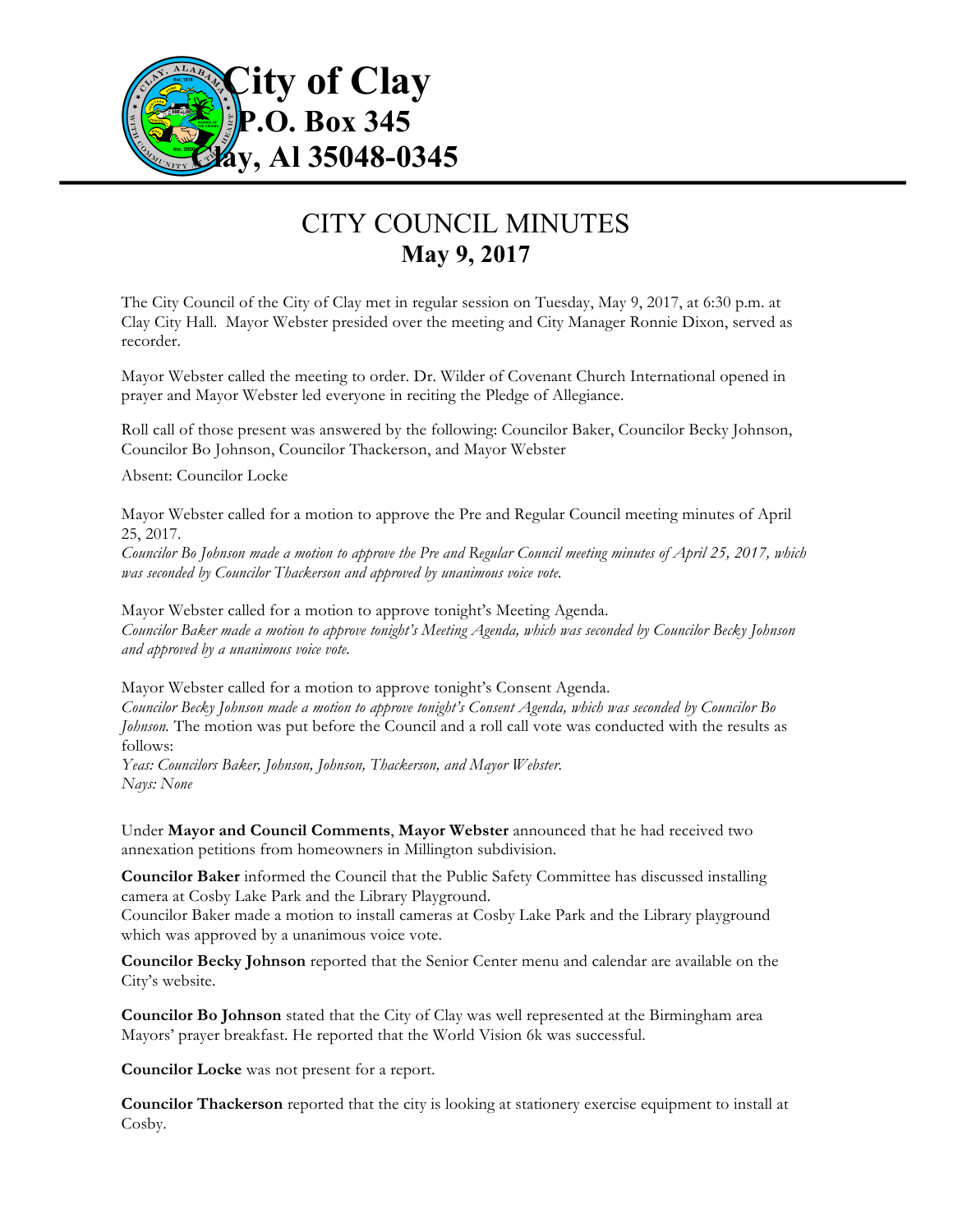

### **CITY OF CLAY CITY COUNCIL MINUTES May 9, 2017**

Under **Reading of Petitions, Applications, Complaints, Appeals, Communications, etc.,** Mayor Webster announced that there were none.

Under the **City Manager's Report**, Mr. Dixon reported the account balances in the General Fund = \$623,460.87; Contractors Bond = \$147,071.80; Capital Improvement Fund = \$479,404.86; 4 & 5 Cent Gasoline Fund = \$114,442.25; 7 Cent Gasoline Fund = \$72,546.85; Building Fund = \$400,000.00; Paving Supplement Fund = \$325,000.00; Contingency Fund = \$1,100,000.00; BBT Fund= \$9,277.68; Ballpark Registration Income = \$43,552.33; and Ballpark Sports Expense = (\$63,403.01).

Under the **Public Hearing,** Mayor Webster introduced the Public Hearing for condemnation of the structure located at 6884 Elliot Road. Mayor Webster asked if there was anyone present who wished to speak for or against this condemnation and there was no response. Mr. Dixon explained that the house is falling in and the property is a threat to Elliot Road so they are holding this condemnation hearing on an emergency basis: the owners have had a ten-day notice.

Mayor Webster introduced the Public Hearing for condemnation of the structure located at 6531 Chrissy Drive. Mayor Webster asked if there was anyone present who wished to speak for or against this condemnation and recognized Mr. Randy Scott of 5928 Cheryl Drive. Mr. Scott explained that the house belongs to his mother in law, Mrs. Gladden. He stated that his family is attempting to repair the house and presented the Council with evidence of repairs. He further stated that many the complaints received by the City are coming from someone who wants to purchase the property in question. Mr. Dixon explained that Mr. Scott must hire licensed contractors to purchase a legal permit in the City of Clay. Mr. and Mrs. Scott explained that they have continually worked on the property and Mrs. Gladden hopes to finish and move back into the home but they only have \$755.00 per month to use for repair. Councilor Baker asked when they anticipate finishing with their budget constraints and Mr. Scott answered that he does not think the house will be complete within one year but two years might be enough time to finish the repairs. Mrs. Gladden spoke about her history. Mr. Dixon explained that the homeowners must call for inspections so that the City can guarantee that work is progressing as it should. He further explained complaints received by the City that work was done on the house at 3:00 am and if the Council allows work to continue then City ordinances must be followed and licensed contractors must perform the work. Mayor Webster asked if there was anyone present who wished to speak for or against this condemnation and there was no response.

Mayor Webster introduced the Public Hearing for condemnation of the structure located at 5504 Spanish Trace. Mayor Webster asked if there was anyone present who wished to speak for or against this condemnation and there was no response. Mr. Dixon informed the Council that this property was destroyed in the 2012 tornado and the neighbor purchased it with the intention to convert it into a garage. He further explained that the property owner has been working on and off for four years and the property is a health hazard and dangerous to the neighborhood.

Mayor Webster introduced the Public Hearing for condemnation of the structure located at 7550 Taylor Shop Road. Mayor Webster asked if there was anyone present who wished to speak for or against this condemnation and there was no response. Mr. Dixon explained that this is a vacant house that sits in the woods. The City has cleaned part of the property off so that the fire department could access the fire hydrant. Mr. Dixon further stated that the fire marshal recommends demolition.

#### Under **Resolutions, Ordinances, Orders and Other Business** Mayor Webster called for a motion to enter into Unanimous Consent.

*Councilor Becky Johnson made a motion to suspend the regular rules of order and enter into Unanimous Consent, which was seconded by Councilor Baker.* The motion was put before the Council and a roll call vote was conducted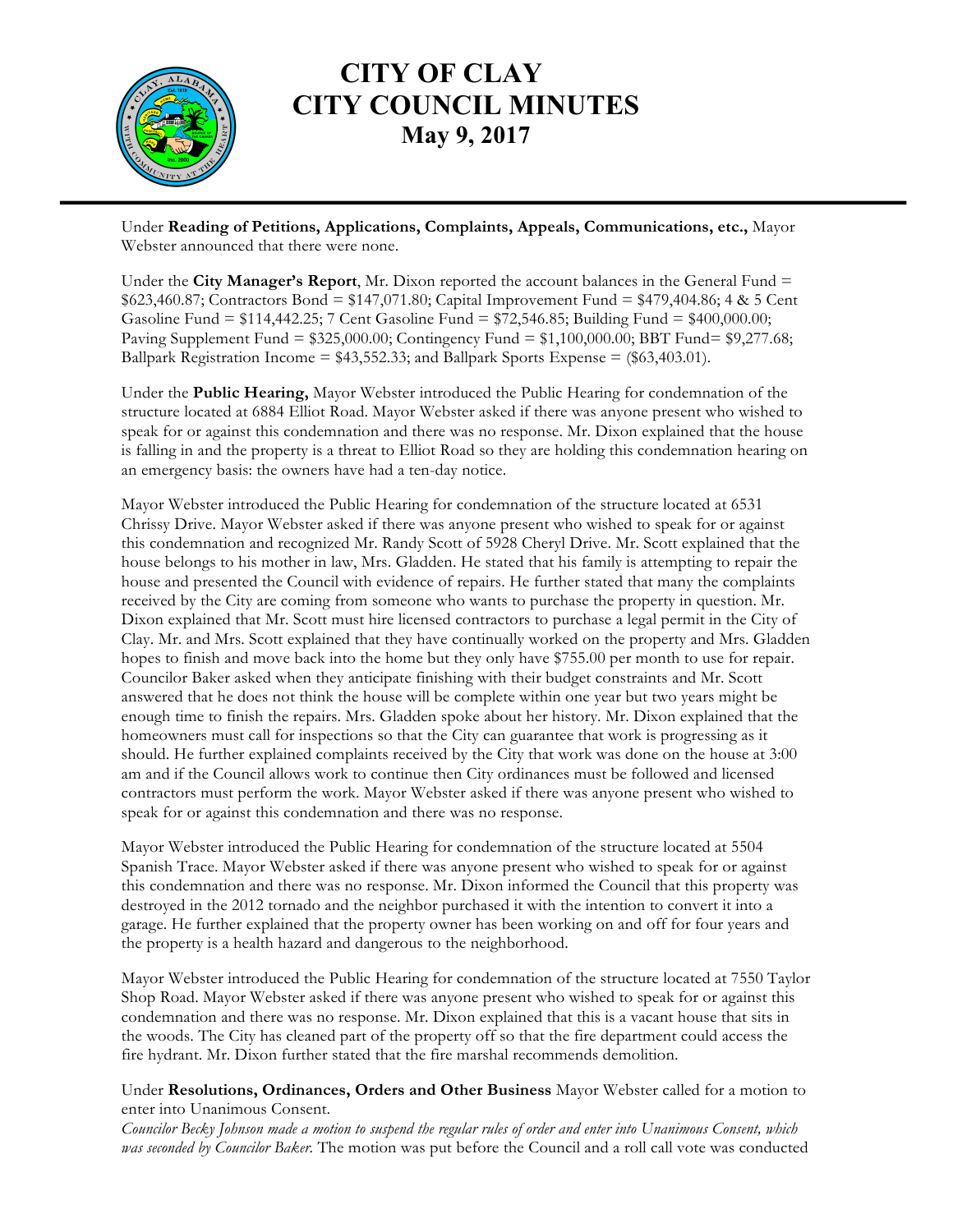

## **CITY OF CLAY CITY COUNCIL MINUTES May 9, 2017**

with the results as follows: *Yeas: Councilors Baker, Johnson, Johnson, Thackerson, and Mayor Webster. Nays: None*

Mayor Webster introduced Resolution 2017-07, A Resolution Abating Weeds on the Property located at 8060 Clayton Road, which was read by City Manager Ronnie Dixon. Mr. Dixon explained that this was also an eviction which the City had to clean up with a grapple truck.

*Councilor Baker made a motion to approve Resolution 2017-07, which was seconded by Councilor Bo Johnson.* The motion was put before the Council and a roll call vote was conducted with the results as follows: *Yeas: Councilors Baker, Johnson, Johnson, Thackerson, and Mayor Webster. Nays: None*

Mayor Webster introduced Resolution 2017-08, A Resolution to Condemn and Authorize Demolition of Unsafe Buildings and/or Structures, which was read by City Manager Ronnie Dixon. He further explained that this is in danger of shutting down Elliot Road and asked the Council to approve an emergency demolition within seven days.

*Councilor Thackerson made a motion to approve Resolution 2017-08 as an emergency, which was seconded by Councilor Bo Johnson.* The motion was put before the Council and a roll call vote was conducted with the results as follows:

*Yeas: Councilors Baker, Johnson, Johnson, Thackerson, and Mayor Webster. Nays: None*

Mayor Webster introduced Resolution 2017-09, A Resolution to Condemn and Authorize Demolition of Unsafe Buildings and/or Structures, which was read by City Manager Ronnie Dixon. *Councilor Thackerson made a motion to approve Resolution 2017-09, which was seconded by Councilor Becky Johnson.*  The motion was put before the Council and a roll call vote was conducted with the results as follows: *Yeas: Councilors Baker, Johnson, Johnson, Thackerson, and Mayor Webster. Nays: None*

Mayor Webster introduced Resolution 2017-10, A Resolution to Condemn and Authorize Demolition of Unsafe Buildings and/or Structures, which was read by City Manager Ronnie Dixon. He explained that this is for the garage only.

*Councilor Baker made a motion to approve Resolution 2017-10, which was seconded by Councilor Thackerson.* The motion was put before the Council and a roll call vote was conducted with the results as follows: *Yeas: Councilors Baker, Johnson, Johnson, Thackerson, and Mayor Webster. Nays: None*

Mayor Webster introduced Resolution 2017-11, A Resolution to Condemn and Authorize Demolition of Unsafe Buildings and/or Structures, which was read by City Manager Ronnie Dixon. *Councilor Baker made a motion to deny Resolution 2017-11 and instructed Mr. Dixon to sale a building permit to finish the house repair, which was seconded by Councilor Bo Johnson.* The motion was put before the Council and a roll call vote was conducted with the results as follows: *Yeas: Councilors Baker, Johnson, Johnson, Thackerson, and Mayor Webster. Nays: None*

Mayor Webster called and end to unanimous consent and called for **Public Comments** and recognized Mr. Kevin Small of 6839 Charles Drive who asked if the cameras at the parks will be monitored by Jefferson County Sheriff's Office. Mr. Dixon explained that the City is negotiating. Mr. Small asked for clarification about licensing requirements for contractors working on 6531 Chrissy Drive. Mr. Dixon